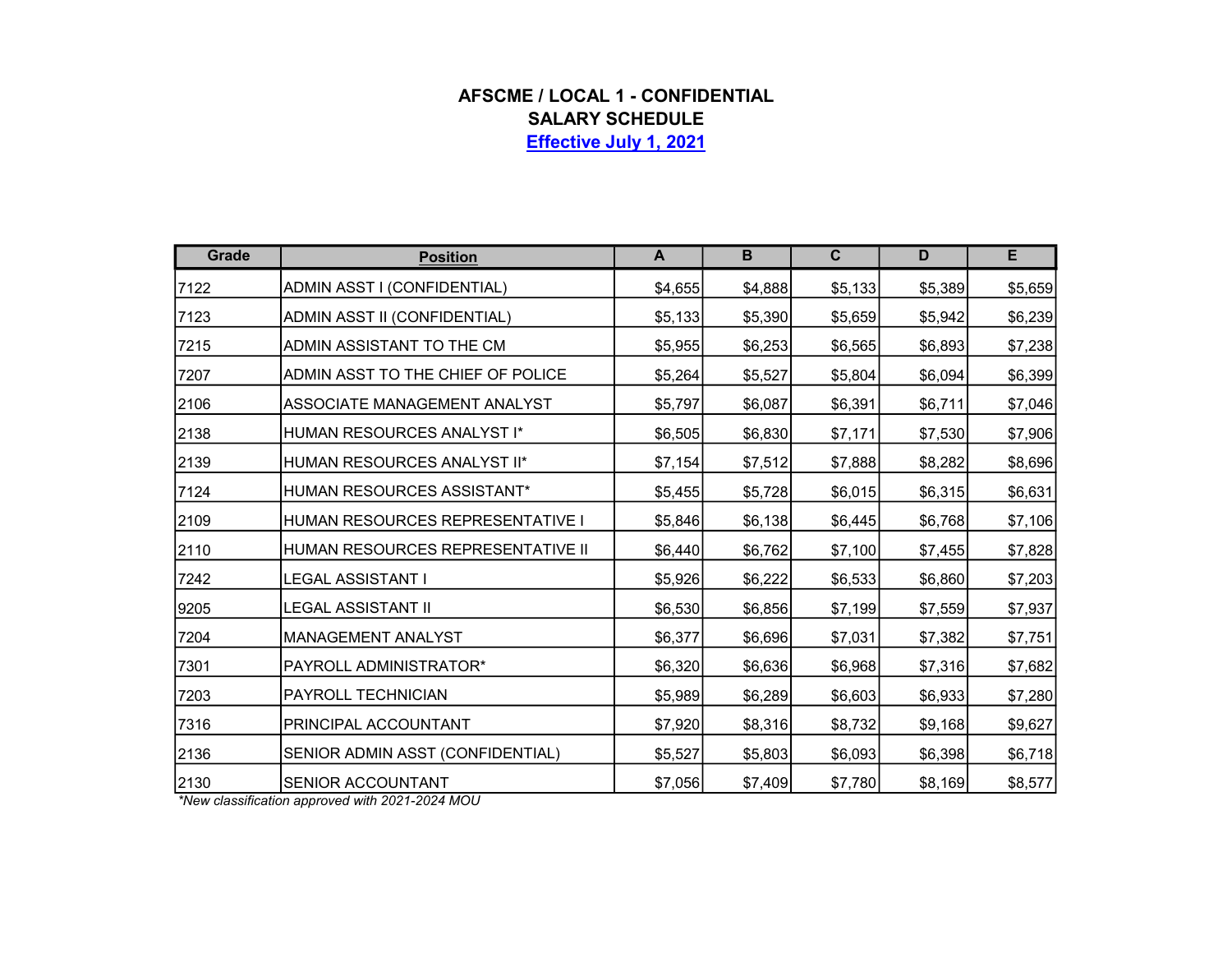## AFSCME / LOCAL 1 - CONFIDENTIAL SALARY SCHEDULE Effective July 1, 2022

| Grade | <b>Position</b>                   | A       | B       | $\mathbf{C}$ | D       | E        |
|-------|-----------------------------------|---------|---------|--------------|---------|----------|
| 7122  | ADMIN ASST I (CONFIDENTIAL)       | \$4,772 | \$5,010 | \$5,261      | \$5,524 | \$5,800  |
| 7123  | ADMIN ASST II (CONFIDENTIAL)      | \$5,261 | \$5,524 | \$5,801      | \$6,091 | \$6,395  |
| 7215  | ADMIN ASSISTANT TO THE CM         | \$6,163 | \$6,471 | \$6,795      | \$7,135 | \$7,491  |
| 7207  | ADMIN ASST TO THE CHIEF OF POLICE | \$5,448 | \$5,721 | \$6,007      | \$6,307 | \$6,623  |
| 2106  | ASSOCIATE MANAGEMENT ANALYST      | \$5,913 | \$6,209 | \$6,519      | \$6,845 | \$7,187  |
| 2138  | HUMAN RESOURCES ANALYST I         | \$6,700 | \$7,035 | \$7,386      | \$7,756 | \$8,143  |
| 2139  | HUMAN RESOURCES ANALYST II        | \$7,369 | \$7,738 | \$8,124      | \$8,531 | \$8,957  |
| 7124  | HUMAN RESOURCES ASSISTANT         | \$5,619 | \$5,900 | \$6,195      | \$6,505 | \$6,830  |
| 2109  | HUMAN RESOURCES REPRESENTATIVE I  | \$5,992 | \$6,292 | \$6,606      | \$6,937 | \$7,284  |
| 2110  | HUMAN RESOURCES REPRESENTATIVE II | \$6,601 | \$6,931 | \$7,278      | \$7,641 | \$8,023  |
| 7242  | LEGAL ASSISTANT I                 | \$6,104 | \$6,409 | \$6,729      | \$7,066 | \$7,419  |
| 9205  | LEGAL ASSISTANT II                | \$6,726 | \$7,062 | \$7,415      | \$7,786 | \$8,175  |
| 7204  | MANAGEMENT ANALYST                | \$6,505 | \$6,830 | \$7,171      | \$7,530 | \$7,906  |
| 7301  | PAYROLL ADMINISTRATOR*            | \$6,509 | \$6,835 | \$7,177      | \$7,535 | \$7,912  |
| 7203  | PAYROLL TECHNICIAN                | \$6,139 | \$6,446 | \$6,768      | \$7,107 | \$7,462  |
| 7316  | PRINCIPAL ACCOUNTANT              | \$8,237 | \$8,649 | \$9,081      | \$9,535 | \$10,012 |
| 2136  | SENIOR ADMIN ASST (CONFIDENTIAL)  | \$5,720 | \$6,006 | \$6,306      | \$6,622 | \$6,953  |
| 2130  | SENIOR ACCOUNTANT                 | \$7,339 | \$7,706 | \$8,091      | \$8,495 | \$8,920  |